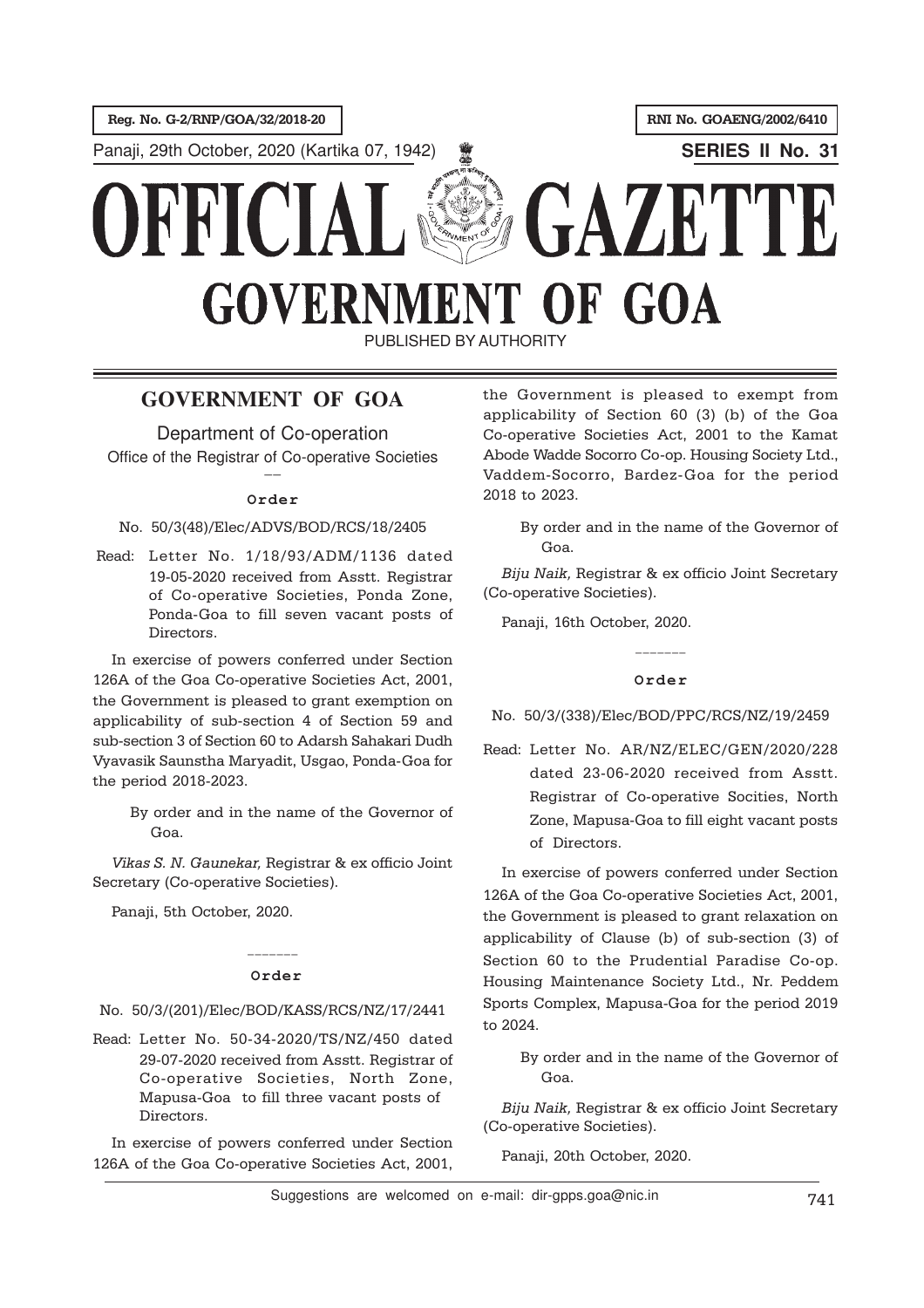#### **Order**

No. 21/4/Multipurpose/TS-II/PZ/2020/RCS/2460

- Read: 1. Order No. 48-8-2001-TS-RCS-III/311 dated 21-04-2017.
	- 2. Letter No. PMMCSL/12/20-21 dated 6-07-2020.
	- 3. Letter No. 1/2009-10/Dispute/AR(Dairy)/ /3566 dated 24-06-2020.

Whereas, Adv. Ramdas K. G. Temyekar, Ponda-Goa, having office at CT/2, 3rd Floor, Fonseca Arcade, Opp. Mamlatdar Bldg. Tisk, Ponda-Goa was appointed as Registrar's Nominee under Section 86 (1) of the Goa Co-operative Societies Act, 2001 read with Rule 116 (1) of the Goa Co-operative Societies Rules, 2003 vide Order read at Sr. No. 1 above.

And whereas, now a request has been received from The Ponda Merchant Multipurpose Co-operative Society Ltd., Ponda-Goa vide their letter read at Sr. No. 2 above to designate Adv. Ramdas K.G. Temyekar, as their dedicated nominee to adjudicate disputes referred by The Ponda Merchant Multipurpose Co-operative Society Ltd., Ponda-Goa.

In view of above, the above named nominee Adv. Ramdas K.G. Temyekar, Ponda-Goa, in exercise of powers conferred under Section 123B of the Goa Co-operative Societies Act, 2001 read with Rule 116 of the Goa Co-operative Societies Rules, 2003, the undersigned hereby authorises the above named nominee to entertain all disputes referred to him by The Ponda Merchant Multipurpose Co-operative Society Ltd., Ponda-Goa.

When a purported dispute is referred by the Society, the above named nominee is authorised to first decide under sub-section (1) of Section 86 of the Goa Co-operative Societies Act, 2001 whether the matter referred by Society involves a dispute and pass appropriate Orders under sub-section (1) of Section 86 of the said Act. Before admitting the dispute, the Registrars Nominee shall ensure that the concerned society deposit the prescribed admission fees with the Asst. Registrar of Co-operative Societies, Arbitration & Execution, North Goa District, Ponda-Goa.

Only upon the nominee satisfying that there exists a dispute, he shall proceed to adjudicate upon the same and give award accordingly. The nominee shall abide by the terms and conditions on which he was originally appointed as nominee vide order to be read at Sr. 1 above.

This appointment shall be valid for one year unless renewed and is subject to withdrawal/ /revoked at any stage without assigning any reasons.

Biju Naik, Registrar (Co-operative Societies).

Panaji, 20th October, 2020.

#### \_\_\_\_\_\_\_ **Order**

No. 50/3/(339)/Elec/BOD/VVCH/RCS/CZ/20/2478

Read: Letter No. 1/428/Elec/VHCH/ARCS/CZ/20/ /626 dated 29-8-2020 received from Asstt. Registrar of Co-operative Societies, Central Zone, Panaji-Goa to fill nine vacant posts of Directors.

In exercise of powers conferred under Section 126A of the Goa Co-operative Societies Act, 2001, the Government is pleased to exempt from applicability of Section 60(3)(b) of the Goa Co-operative Societies Act, 2001, the Vasant Vihar Co-op. Housing Society Ltd., Pieleam-Morod, Taleigao, Tiswadi, Goa for the period 2020 to 2025.

> By order and in the name of the Governor of Goa.

Biju Naik, Registrar & ex officio Joint Secretary (Co-operative Societies).

Panaji, 20th October, 2020.

Office of the Asst. Registrar of Co-operative **Societies** 

 $\blacktriangleright$ 

 $\overline{\phantom{a}}$ No. ARCS/CZ/All Goa Ela Farm/2020/1122

Read: Show Cause Notice No. ARCS/CZ/All Goa Ela Farm/2020 dated 19-03-2020.

A Show Cause Notice referred to hereinabove was issued to all the Directors on the Board of the Government Agricultural Farm Ela, Employees Co-operative Credit Society Ltd., Ela, Old Goa through the Secretary of the Society to show cause as to why the affairs of the Society should not be wound up.

The hearing in the matter was fixed on 02-04-2020 at 3.30 p.m. and the second hearing was fixed on 09-09-2020 at 11.00 a.m. However, the said letters are returned back with the remarks "Not Known". From the documents available with this office it is clear that the society has not complied with the statutory requirement from last many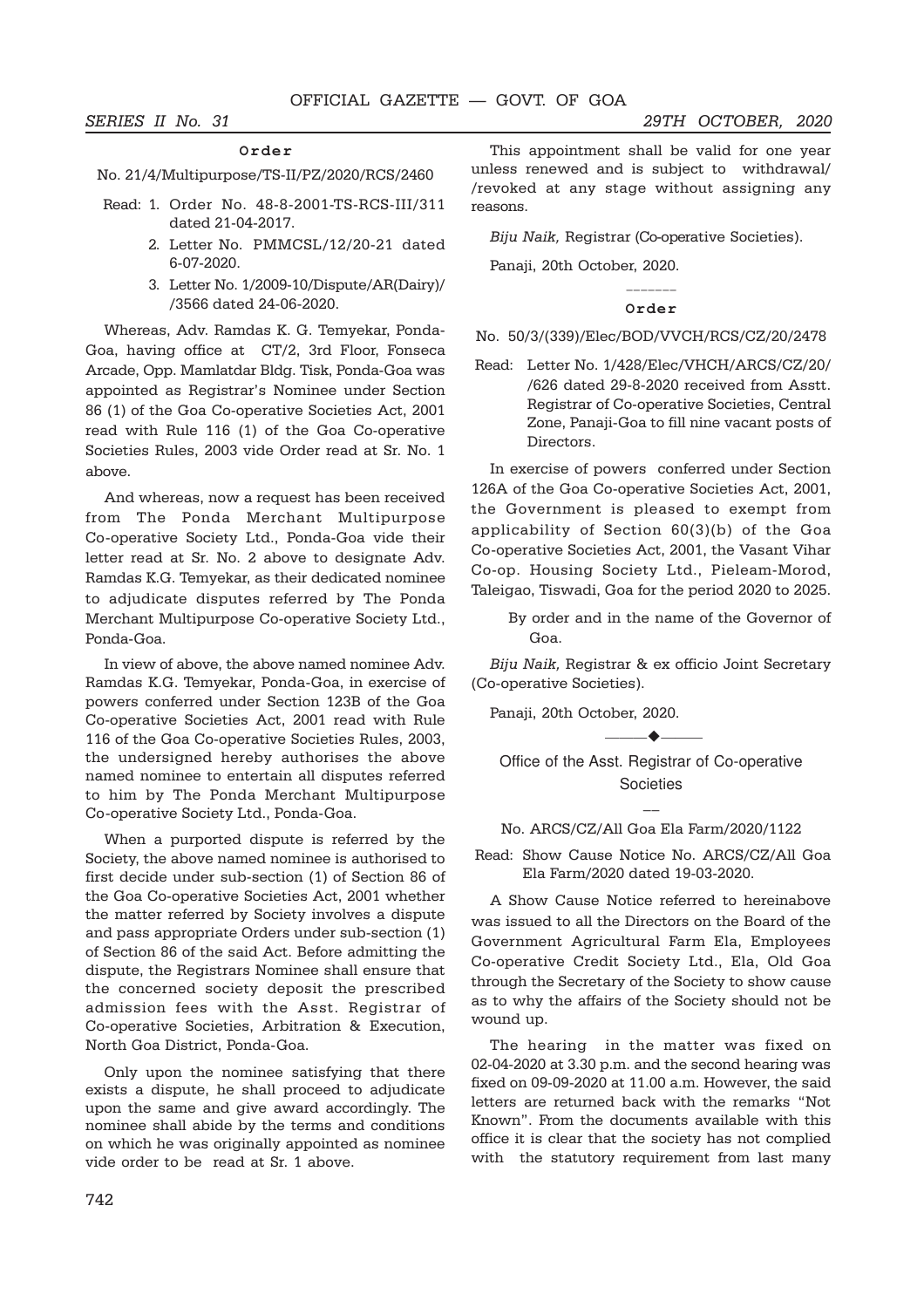years and also not submitted the status as regards to the functioning of the society.

From the above facts and circumstances, inference can be drawn that no purpose will be served if the society is allowed to continue further and therefore being satisfied that this is fit case for winding up the affairs of the society. I am therefore, inclined to pass the following interim order:

#### **Order**

In exercise of powers vested in me under sub- -section (1) of Section 92 of the Goa Co-operative Societies Act, 2001 read with Rule 127 of the Goa Co-operative Societies Rules, 2003, I, P. S. Sawant, Asstt. Registrar of Co-operative Societies, Central Zone, Panaji, hereby direct and order that Government Agricultural Farm Ela Employees Co-operative Credit Society Ltd., Ela, Old Goa registered under Code Symbol No. ARCS/CZ/Credit/ /8(a)/89/Goa dated 15-9-1994 be wound up.

Further, in exercise of the powers vested in me under Section 93(1) of the Goa Co-operative Societies Act, 2001 read with Rule 129 of the Goa Co-operative Societies Rules, 2003, I, hereby appoint Shri Gautam Talaulikar, Jr. Auditor, Co-operative Societies, Central Zone, Panaji as the liquidator of the Government Agricultural Farm Ela Employees Co-operative Credit Society Ltd., Ela, Old Goa.

P. S. Sawant, Asst. Registrar (Co-op. Societies), Central Zone.

Panaji, 20th October, 2020.

No. 14/31/99/ARCS/CZ/2001-2002/1124

\_\_\_\_\_\_\_\_\_

- Read: 1) Show Cause Notice No. 14/31/99/ARCS/ /CZ/2001-2002 dated 14-02-2020.
	- 2) Letter No. 14/31/99/ARCS/CZ/2001-2002 dated 12-06-2020.
	- 3) Letter No. 14/31/99/ARCS/CZ/2001-2002 dated 08-09-2020.

A Show Cause Notice referred to hereinabove was issued to all the Directors on the Board of the Goa Bank Employees Co-op. Credit Society Ltd., 3rd Floor, Gurudatta Building, Panaji, to show cause as to why the affairs of the Society should not be wound up.

The hearing in the matter was fixed on 13-07-2020 at11.00 a.m. and the second hearing was fixed on 16-09-2020 at 11.00 a.m. However, no office bearers of the society attended the hearings before

this Authority. From the documents available with this office it is clear that the society has not complied with the statutory requirement from last many years and also not submitted the status as regards to the functioning of the society.

From the above facts and circumstances, inference can be drawn that no purpose will be served if the society is allowed to continue further and therefore being satisfied that this is a fit case for winding up the affairs of the society. I am therefore, inclined to pass the following interim order:

#### **Order**

In exercise of powers vested in me under subsection (1) of Section 92 of the Goa Co-operative Societies Act, 2001 read with Rule 127 of the Goa Co-operative Societies Rules, 2003, I, P. S. Sawant, Asstt. Registrar of Co-operative Societies, Central Zone, Panaji, hereby direct and order that Goa Bank Employees Co-operative Credit Society Ltd., 3rd Floor, Gurudatta Building, Panaji registered under Code Symbol No. RCS-Credit-2/Goa dated 15-9-1994 be wound up.

Further, in exercise of the powers vested in me under Section 93(1) of the Goa Co-operative Societies Act, 2001 read with Rule 129 of the Goa Co-operative Societies Rules, 2003, I, hereby appoint Shri Chandu Raikar, Jr. Auditor, Co-operative Societies, Central Zone, Panaji as the liquidator of the Goa Bank Employees Co-operative Credit Society Ltd., 3rd Floor, Gurudatta Building, Panaji.

P. S. Sawant, Asst. Registrar of Co-op. Societies, Central Zone.

Panaji, 20th October, 2020.

#### **Notification**

#### No. 4-37/11-12/ARPZ/Credit/Reg/948

- Read: (1) Letter No. nil dated 11-08-2020 received from the Secretary of Sun Pharmaceutical Industries Ltd. Employees Co-operative Society Ltd., Madkaim-Goa.
	- (2) This Office Memo No. 4-37/11-12/ARPZ/ /Credit/Reg. registering amendment to Bye-law No. 1 and thus changing its name as Sun Pharma. Ind. Ltd. Employees Co-op. Society Ltd., Madkaim-Goa.

In excercise of the powers vested in me under Section 13(2) of the Goa Co-operative Societies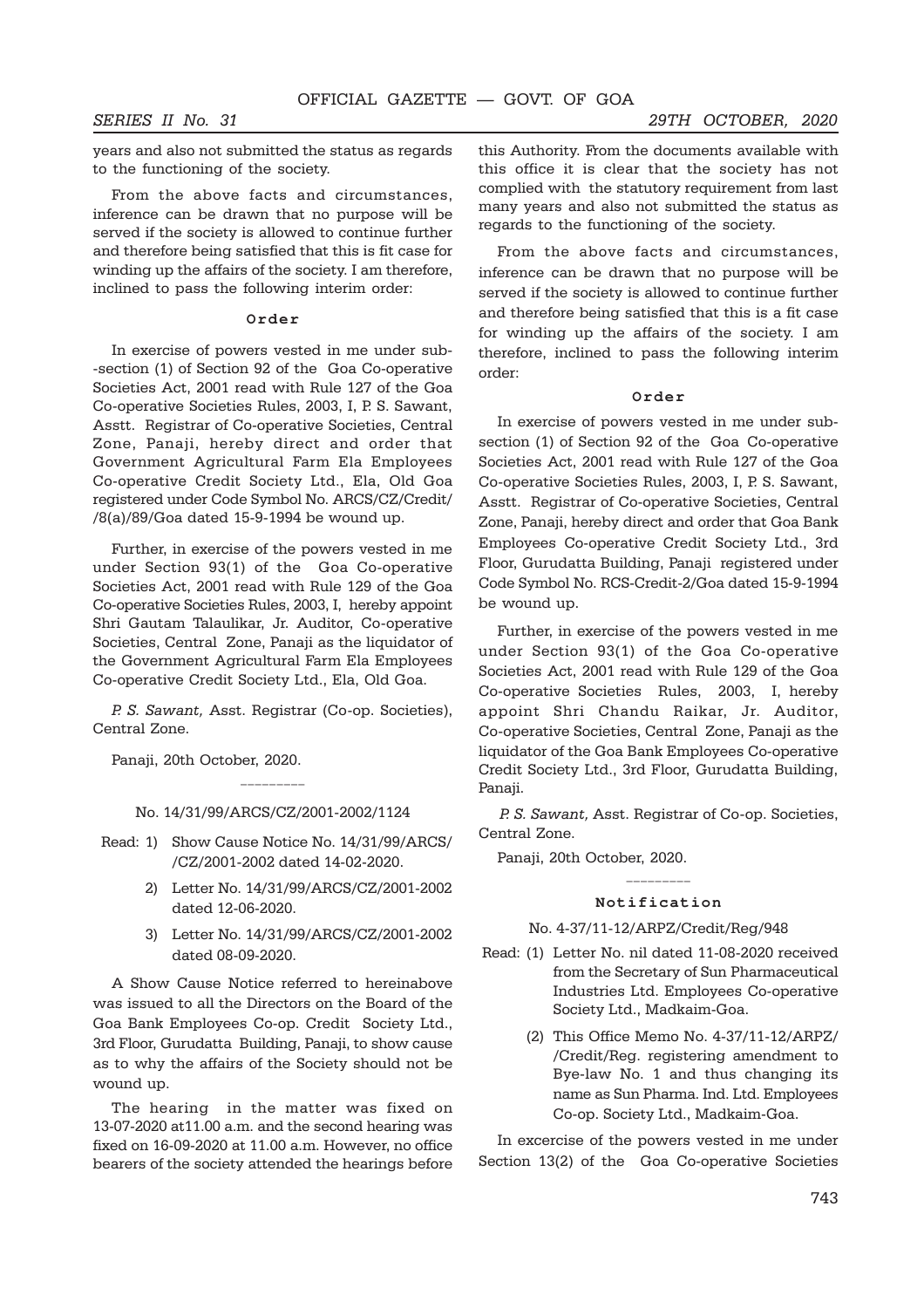#### OFFICIAL GAZETTE — GOVT. OF GOA

Act, 2001 and Rule 12(3) of the Goa Co-operative Societies Rules, 2003, the original Registration Certificate of erstwhile Sun Pharmaceutical Industries Ltd. Employees Co-operative Society Ltd., hereby stands amended and the amended certificate is as under:

#### Certificate of Registration

Sun Pharma. Ind. Ltd. Employees Co-op. Society Ltd., Madkaim-Goa registered on 28-11-2000 and it bears registration No. ARCS/CZ/Credit/8(a)/ /124/Goa and it is classified as "Resource Society", under sub-classification No. 8(a), as "Credit Resource Society", in terms of Rule 9, of the Goa Co-operative Societies Rules, 1962 for the State of Goa.

P. J. Braganza, Asst. Registrar of Co-op. Societies, Ponda Zone.

Ponda, 16th October, 2020.

 $\rightarrow$  + +  $\rightarrow$   $\rightarrow$ 

## Department of Education, Art & Culture

Directorate of Higher Education  $\overline{\phantom{a}}$ 

#### **Notification**

#### No. ADMN/APPT./CHAIRMAN/GEDC/36/ /2018/4107

- Read: 1) Notification No. 2/23/Accts/DHE/09-10/ /PF-I/53 dated 06-04-2017.
	- 2) Order No. ADMN/APPT./CHAIRMAN/ /GEDC/36/2018/5856 dated 27-02-2019.
	- 3) Notification No. ADMN/APPT./CHAIR-MAN/GEDC/36/2018/207 dated 22-04-2020.

In exercise of the power conferred under sub-section (1) of Section 4 of the Goa Education Development Corporation Act, 2003 (Act No. 22 of 2003), and in supersession of orders read in preamble, the Government of Goa is pleased to re-constitute the Goa Education Development Corporation with immediate effect as below:-

- 1. Shri Shripad @ Kanta K. Chairman. Patnekar, r/o. Housing Board, Bicholim
- 2. Secretary (Higher Education), Director. Government of Goa
- 3. Director (Higher Education), Director. Government of Goa
- 4. Shri Sukhaji Naik Director.
- 5. Shri Narsiha Bhattgaonkar Director.
- 6. Managing Director, GEDC Ex officio Secretary.

By order and in the name of the Governor of Goa.

Sangeeta Naik, Under Secretary (Higher Education).

Porvorim, 23rd October, 2020.

 $\bullet\bullet\bullet$ ——

Department of Fisheries Directorate of Fisheries  $\overline{\phantom{a}}$ 

**Notification**

No. 2-1-81-FSH-(IV)-2020-21

Read: Government Notification:-

- (1) No. 2-1-81-FSH (ii) dated 07-07-1981 published in Official Gazette, Series II No. 15 dated 09-07-1981.
- (2) No. 2-1-81-FSH dated 28-09-1981 published in the Official Gazette, Series II No. 28 dated 12-10-1981 and,
- (3) DF/ENF/NOT/2010-11/5325 dated 16-11-2010 published in the Official Gazette, Series II No. 35 dated 25-11-2010.

In exercise of the powers conferred by Clause (a) of Section 3 of the Goa, Daman and Diu Marine Fishing Regulation Act, 1980 Act No. 3 of 1981 (hereinafter referred to as the "said Act"), the Government of Goa hereby authorises the Assistant Superintendent of Fisheries, Fisheries Officer and Junior Technician, of the Directorate of Fisheries, Government of Goa to exercise the powers conferred on and discharge the duties imposed upon the authorised officer under the said Act in the entire State of Goa.

This notification shall come into force from the date of its publication in Official Gazette.

By order and in the name of the Governor of Goa.

Dr. (Smt.) Shamila Monteiro, Director & ex officio Joint Secretary (Fisheries).

Panaji, 28th October, 2020.

#### SERIES II No. 31 29TH OCTOBER, 2020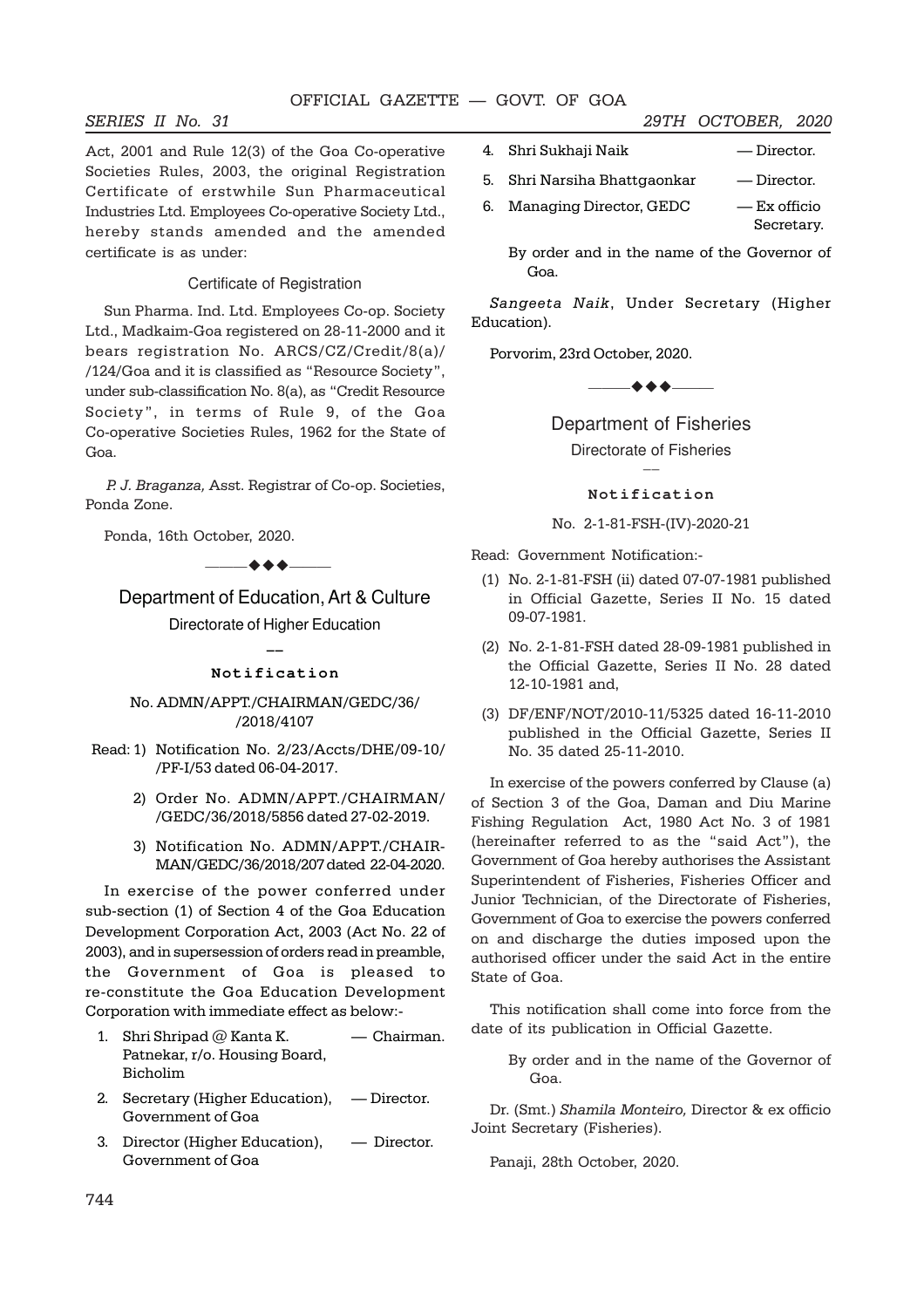## Department of Forest  $\overline{a}$

#### **Order**

#### No. 4-2-2011/FOR/204

The Government of Goa is pleased to order posting and transfer of the following Assistant Conservator of Forests (ACFs), with immediate effect and until further orders in public interest as shown below:-

| Sr.<br>No. | Name of the Assistant<br>Conservator of<br>Forests (ACFs)               | Present place of<br>posting                                                                                                                 | Place of posting                                                                                                                                 |
|------------|-------------------------------------------------------------------------|---------------------------------------------------------------------------------------------------------------------------------------------|--------------------------------------------------------------------------------------------------------------------------------------------------|
|            | 2                                                                       | 3                                                                                                                                           | 4                                                                                                                                                |
|            | Shri Damodar P. Salelkar,<br><b>Assistant Conservator</b><br>of Forests | Assistant Conservator of Forests.<br>Zoo Manager, Bondla under<br>Dy. Conservator of Forests,<br>Wildlife Eco-Tourism.<br>North, Panaji-Goa | Assistant Conservator of Forests,<br>Working Plan Division under<br>Dy. Conservator of Forests,<br>Working Plan Division,<br>Altinho, Panaji-Goa |
| 2.         | Shri Paresh C. Porob, Assistant<br>Conservator of Forests<br>٠          | Range Forest Officer, Wildlife<br>Mollem under Dy. Conservator<br>of Forests, Wildlife Eco-Tourism,<br>North, Panaji-Goa                    | Assistant Conservator<br>of Forests, Zoo Manager,<br>Bondla under Dy. Conservator<br>of Forests, Eco-Tourism,<br>North, Panaji-Goa.              |

 $\blacktriangle$   $\blacktriangle$   $\blacktriangle$ 

The above officers shall draw their salary on their respective Budget Head.

By order and in the name of the Governor of Goa.

Shaila G. Bhosle, Under Secretary (Forests).

Porvorim, 23rd October, 2020.

Department of General Administration  $\overline{\phantom{a}}$ 

#### **Notification**

#### No. 37/5/2019-GAD-III/1726

Read: Notification No. 37/5/2019-GAD-III/3287 dated 10-10-2019.

In partial modification of the above mentioned Notification, Government is pleased to declare Friday, 30th October, 2020 (8 Kartika 1942) as "Special Holiday" instead of 31st October, 2020 in the State of Goa on account of EID-E-MILAD UN NABI.

> By order and in the name of the Governor of Goa.

Isha M. Sawant, Under Secretary (GA-I). Porvorim, 28th October, 2020.

 $\rightarrow$  + +  $-$ 

Department of Law & Judiciary Law (Establishment) Division \_\_\_<br>——

#### **Order**

#### No. 2-3-2020-LD(Estt)/1674

On the recommendation of the Goa Public Service Commission (GPSC) as conveyed vide their letter No. COM/II/11/55(2)/2015/678 dated

16-10-2020, the Government is pleased to promote the following Head Clerk/UDC to the post of Civil Registrar-cum-Sub-Registrar on regular basis in the Pay Band 2, Rs. 9300-34,800  $+$  Grade Pay Rs. 4,600/- (Level-7) and other allowances to be fixed as per the rules with immediate effect.

| Sr. No. | Name of the Official      |
|---------|---------------------------|
|         | Shri Manuel Vales (PH).   |
| 2.      | Smt. Dalila P. Rodrigues. |
|         |                           |

The above Officers shall be on probation for a period of two years from the date of joining.

Salary shall be drawn against Budget Head 2030–Stamps and Registration, 03-Registration, 001–Direction and Administration, 02–District Charges, 01–Salaries under Demand No. 10. She/He shall exercise her/his option for fixation of the pay in the promotional grade in terms of FR 22 (I) (a) (1) within a period of one month from the date of their promotion as Civil Registrar-cum-Sub-Registrar.

The option once exercised shall be final.

By order and in the name of the Governor of Goa.

Amir Y. Parab, Under Secretary (Estt.).

Porvorim, 21st October, 2020.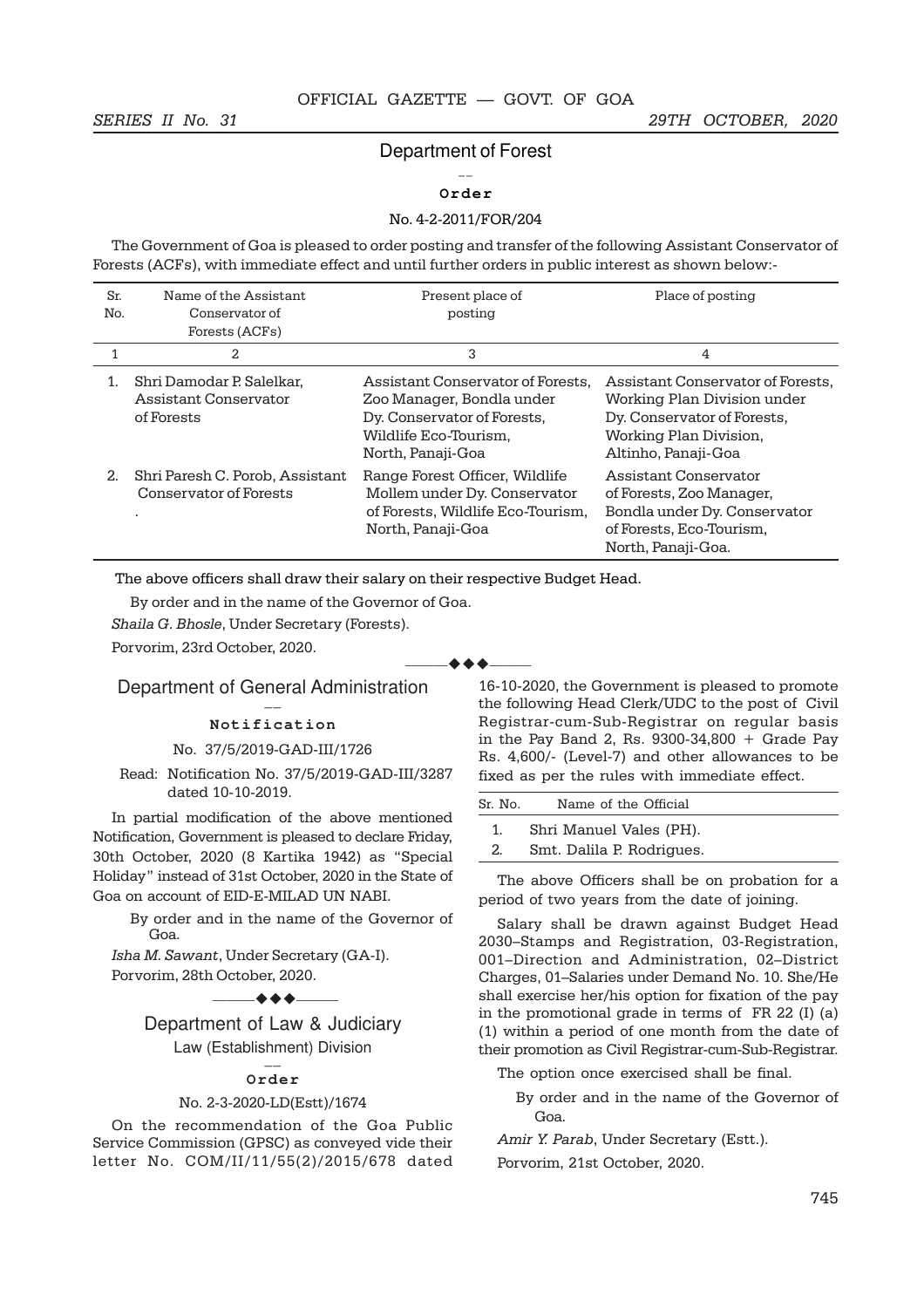#### SERIES II No. 31 29TH OCTOBER, 2020

# **Order**

## No. 12/13/2019-LD(Estt.)/1684

Government of Goa is pleased to constitute a committee for conducting walk in interviews for contractual appointment of Presiding Officer (District Judge Cadre), Superintendent/Sheristedar, Bench Clerk Grade-I, Senior Stenographer Grade-I and Bailiff from retired Officers/Staff of Court in connection to Fast Track Special Court (FTSC) for Expeditious Disposal of Cases of Rape and Protection of Children Against Sexual Offences (POCSO) Act, in the State of Goa as under:-

| (ii) Registrar (Admin.), High | — Member. |
|-------------------------------|-----------|
| Court of Bombay at Goa        |           |

(i) Law Secretary — Chairman.

- (iii) Principal District & Sessions Member. Judge (North)
- (iv) Director of Prosecution Member.
- (v) Jt. Secretary (Law-I) Member.

By order and in the name of the Governor of Goa.

Amir Y. Parab, Under Secretary (Law-Estt.). Porvorim, 22nd October, 2020.

# $\bullet\bullet\bullet$ Department of Personnel

#### — **Order**

#### No. 15/2/2020-PER/3964

On the recommendation of Goa Services Board, the Governor of Goa is pleased to transfer the following officers in the cadre of Mamlatdar/Joint Mamlatdar/Assistant Director of Civil Supplies, in public interest, with immediate effect:

|     | Sr. No. Name & Designation                                                                                                                         | Posted as                                                                                              | Additional charge                                  |
|-----|----------------------------------------------------------------------------------------------------------------------------------------------------|--------------------------------------------------------------------------------------------------------|----------------------------------------------------|
| 1   | 2                                                                                                                                                  | 3                                                                                                      | 4                                                  |
| 1.  | Smt. Jennifer Fernandes e<br>Arez, Joint Mamlatdar-IV, Bardez                                                                                      | Jt. Mamlatdar-II, Salcete                                                                              |                                                    |
| 2.  | Shri Bhiku L. Gavas,<br>Jt. Mamlatdar-II, Salcete                                                                                                  | Jt. Mamlatdar-IV, Bardez                                                                               |                                                    |
| 3.  | Shri Shailendra Desai.<br>Jt. Mamlatdar-V, Salcete                                                                                                 | Jt. Mamlatdar-IV, Tiswadi                                                                              |                                                    |
| 4.  | Shri Dattaraj Krishna Gauns,<br>Jt. Mamlatdar-IV, Tiswadi                                                                                          | Jt. Mamlatdar-V, Salcete                                                                               |                                                    |
| 5.  | Shri Saiesh S. Naik, Mamlatdar,<br>Mormugao with addl. charge<br>of Jt. Mamlatdar-I, Mormugao                                                      | Jt. Mamlatdar-II, Bardez                                                                               |                                                    |
| 6.  | Shri Dhiren Banavaliker,<br>Jt. Mamlatdar III, Mormugao                                                                                            | Mamlatdar, Mormugao                                                                                    | Jt. Mamlatdar-I, Mormugao.                         |
| 7.  | Shri Jeetendra Bugde,<br>Mamlatdar in Collectorate,<br>(South)-I, Salcete with addl.<br>charge of Mamlatdar in<br>Collectorate (South)-II, Salcete | Jt. Mamlatdar-I, Quepem                                                                                | Jt. Mamlatdar-II, Quepem.                          |
| 8.  | Shri Rosario Carvalho, Joint<br>Mamlatdar-I, Quepem with<br>addl. charge Jt. Mamlatdar-II,<br>Quepem                                               | Mamlatdar in Collectorate,<br>(South)-I, Salcete                                                       | Mamlatdar in Collectorate,<br>(South)-II, Salcete. |
| 9.  | Kum. Amalia Olivia Fatima Pinto,<br>Mamlatdar in Collectorate, North<br>with addl. charge of Jt.<br>Mamlatdar-I, Tiswadi                           | Mamlatdar in Collectorate,<br>North thereby relieving<br>Shri Pravind J. Gawas of<br>additional charge |                                                    |
| 10. | Shri Sandeep S. Gawde, Joint<br>Mamlatdar-II, Bardez with addl.<br>charge of Jt. Mamlatdar-I, Bardez                                               | Jt. Mamlatdar-I, Bardez                                                                                |                                                    |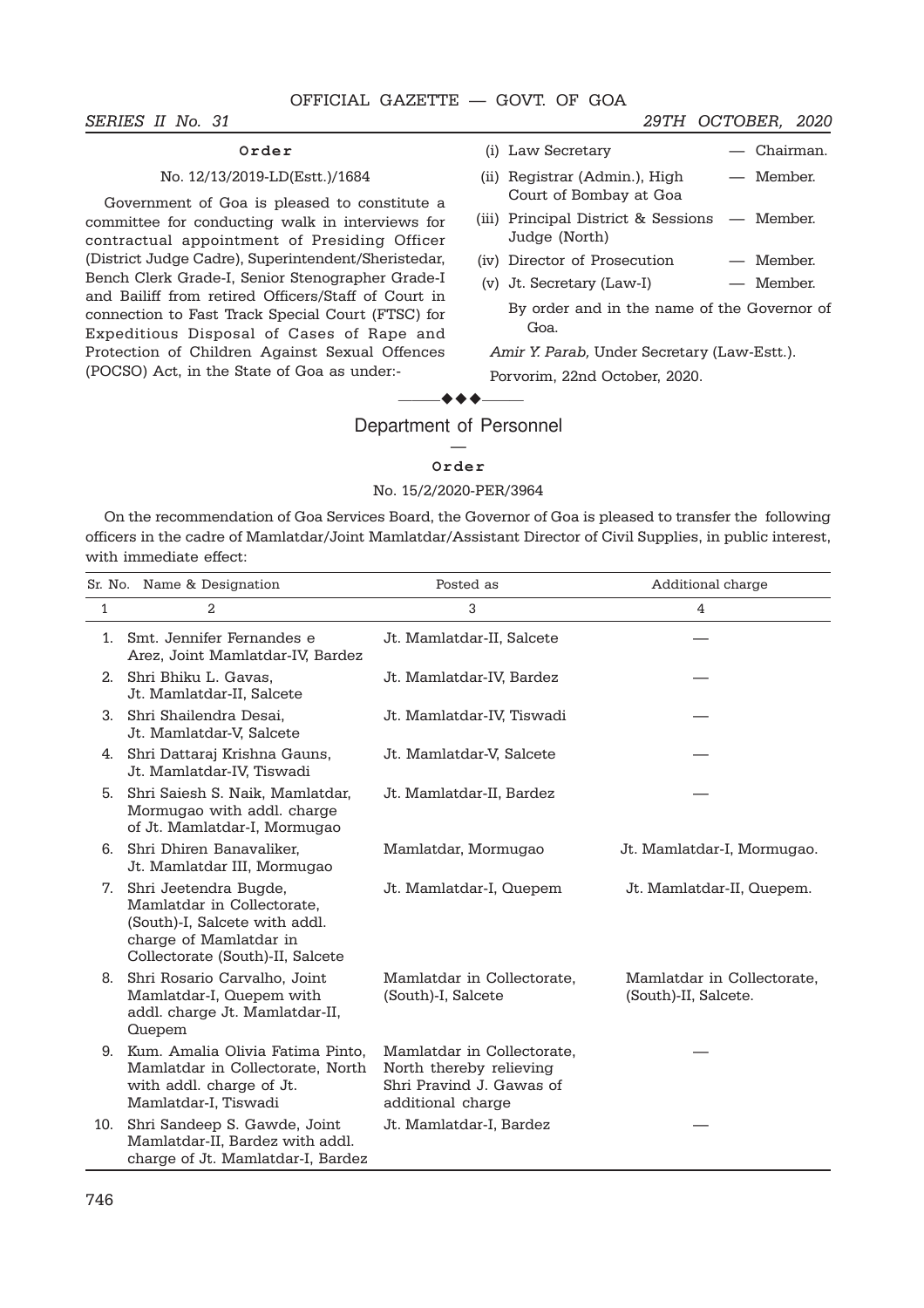Shri Krishna Gauns, Joint Mamlatdar-II, Mormugao shall hold the additional charge of Joint Mamlatdar-III, Mormugao.

Smt. Varsha Parab, Joint Mamlatdar-III, Tiswadi shall hold the additional charge of Joint Mamlatdar-I, Tiswadi.

Smt. Shama Narvekar alias Shama J. Arondekar, Joint Mamlatdar-V, Tiswadi shall hold the additional charge of Joint Mamlatdar-II, Tiswadi.

All the above officers shall take charge immediately and submit compliance report.

By order and in the name of the Governor of Goa.

Shashank V. Thakur, Under Secretary (Personnel-I).

Porvorim, 20th October, 2020.

#### $-$  + +  $-$

Department of Planning, Statistics & Evaluation

Directorate of Planning, Statistics & Evaluation

#### — **Notification**

#### No. DPSE/ADMN/DEL-POW/2016/951

#### Sub.: 1. No. DPSE/ADMN/DEL-POW/2016/3035 dated 16-03-2018. 2. No. DPSE/ADMN/DEL-POW/2016/3593 dated 03-07-2018.

In supersession of the above referred Notifications regarding appointment of PIO and APIO, the undersigned is directed to convey the approval of the Competent Authority for appointment of following Officers of the Institute as First Appellate, PIO's and APIO's under the Right to Information Act, 2005:

|    | Sr. No. Name & the contact<br>details of the Officer                                                                         | Designated Authority<br>under RTI Act, 2005                      | Remarks                                                                                                                                   |
|----|------------------------------------------------------------------------------------------------------------------------------|------------------------------------------------------------------|-------------------------------------------------------------------------------------------------------------------------------------------|
| 1  | 2                                                                                                                            | 3                                                                | 4                                                                                                                                         |
| 1. | Dr. Y. Durga Prasad, Director<br>(in-charge) Ph.: 0832-2417445/<br>/Fax: 0832-2417443<br>Email: dir-dpse.goa@nic.in          | First Appellate Authority                                        | For all matters of the Depart-<br>ment in the capacity of addl.<br>charge of Director, DPSE and<br>Chief Registrar of Births &<br>Deaths. |
| 2. | Shri V. B. Saxena, Jt. Director<br>(RBD) Ph.: 0832-2417436/Fax:<br>0832-2417443<br>Email: jtdir2-dpse.goa@nic.in             | Public Information Officer-I                                     | For all matters relating to<br>Registration of Births & Deaths<br>in the capacity of addl. Chief<br>Registrar of Births & Deaths.         |
| 3. | Shri Vikas T. Kundaikar.<br>Research Assistant<br>Ph.: 0832-2417442/Fax: 0832-<br>2417443,<br>Email: rbd2-dpse.goa@nic.in    | Assistant Public<br>Information Officer-I                        | For all matters relating to<br>Registration of Births &<br>Deaths.                                                                        |
| 4. | Shri Tolentino T. Furtado,<br>Dy. Director, Ph.: 0832-2417438/<br>/Fax: 0832-2417437<br>Email: planning-dpse.goa@nic.in      | Public Information Officer-II                                    | For all other matters.                                                                                                                    |
| 5. | Kum. Neumani M. Rodrigues,<br>Statistical Officer<br>Ph.: 0832-2417437/Fax: 0832-<br>2417437,<br>Email: cord-dpse.goa@nic.in | Assistant Public Information For all other matters<br>Officer-II |                                                                                                                                           |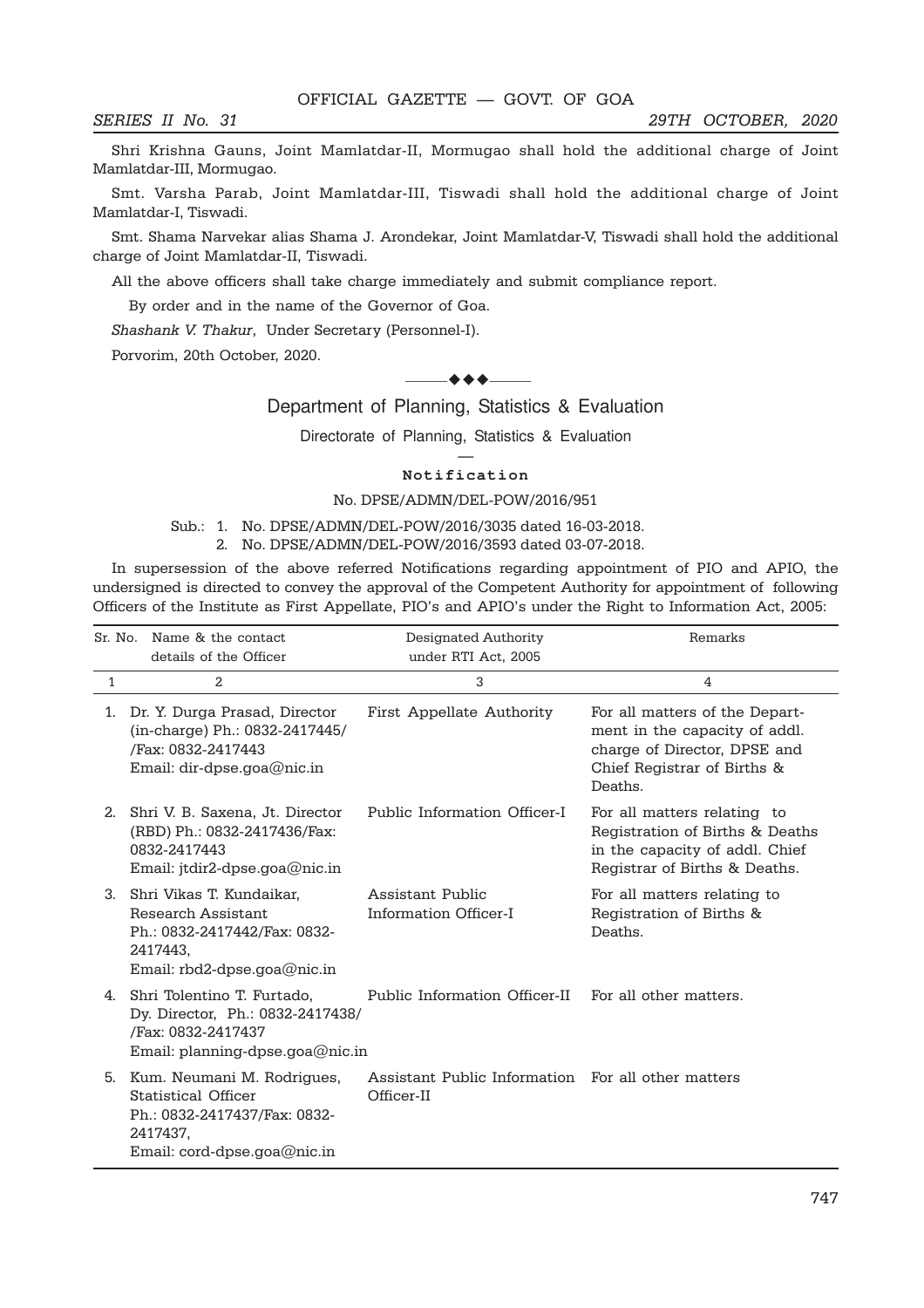SERIES II No. 31 29TH OCTOBER, 2020

This issues with the approval of the Government U.O. 5609 dated 21-09-2020.

By order and in the name of the Governor of Goa.

Daulat Hawaldar, Secretary (Planning).

Porvorim, 29th September, 2020.



# Department of Public Health

#### –– **Order**

#### No. 23/20/2014-I/PHD/Part IV/3382

Government hereby notifies the health facility viz. the premises of South Goa District Hospital, Margao as the 3rd dedicated COVID-19 Hospital, for the State of Goa with effect from 19-09-2020 wherein only suspects or confirmed COVID cases shall be admitted and treated.

Consequently, the other services like OPD, regular in-patient etc., have been shifted to Old Hospicio Hospital, Margao.

By order and in the name of the Governor of Goa.

Swati A. Dalvi, Under Secretary (Health).

Porvorim, 20th October, 2020.

# \_\_\_\_\_\_\_\_\_\_\_\_ **Order**

#### No. 22/12/2018-I/PHD/Part I/3420

Read: Government Order No. 22/12/2018-I/PHD/ /Part I/673 dated 03-04-2020.

Government is pleased to designate Dr. Surekha Parulekar, Chief Medical Officer under Directorate of Health Services as OMBUDSMAN to address grievance received from the people infected and affected by HIV, as a stop gap arrangement till the Rules for appointing OMBUDSMAN in the State of Goa is notified.

This issues in supersession of earlier Order No. 22/12/2018-I/PHD/Part I/673 dated 03-04-2020.

> By order and in the name of the Governor of Goa.

Swati A. Dalvi, Under Secretary (Health).

Porvorim, 23rd October, 2020.

# **Order**

#### No. 45/4/2008-I/PHD/3403

On the recommendation of the Goa Public Service Commission as conveyed vide their letter No. COM/ II/11/24(2)/2017/653 dated 29-09-2020, the Government is pleased to promote the following Health Officers to the post of Chief Medical Officer under Directorate of Health Services (Group 'A' Gazetted) on regular basis in Level 11 of Pay Matrix in 7th Pay Commission [PB-3 Rs. 15,600-39,100/- + Grade Pay of Rs. 6,600/- (pre-revised)] and other allowances to be fixed as per rules, with immediate effect:-

(1) Dr. Gokuldas Vasant Sawant.

(2) Dr. Rajendra Manohar Borkar.

Consequent upon their promotion, they are posted at the places indicated against their names:

| Sr.<br>Nο. | Name of the<br>Doctor                             | Place of posting   |
|------------|---------------------------------------------------|--------------------|
| 1.         | Dr. Gokuldas Vasant<br>Sawant.                    | NLEP, Panaji.      |
| 2.         | Dr. Rajendra Manohar STD Control<br><b>Borkar</b> | Programme, Panaji. |

The Officers posted at District Immunization Office shall function independently and he/she shall report to the Deputy Director (Public Health).

The promotion are made against the vacancies occurred due to (i) retirement on superannuation of Dr. Chandrakant Porob, Chief Medical Officer on 31-08-2020 and (ii) acceptance of voluntary retirement tendered by Dr. Doreen Noronha, Chief Medical Officer w.e.f. 06-10-2020 vide Order No. 8/8/88-I/PHD/2957 dated 10-08-2020.

By order and in the name of the Governor of Goa.

Swati A. Dalvi, Under Secretary (Health-II).

Porvorim, 22nd October, 2020.

# \_\_\_\_\_\_\_ **Order**

#### No. 22/6/98-I/PHD/P.F.I/3404

On the recommendation of the Goa Public Service Commission as conveyed vide their letter No. COM/ II/11/24(1)/2017/652 dated 29-09-2020, Government is pleased to promote the following Medical Officers to the post of Health Officer under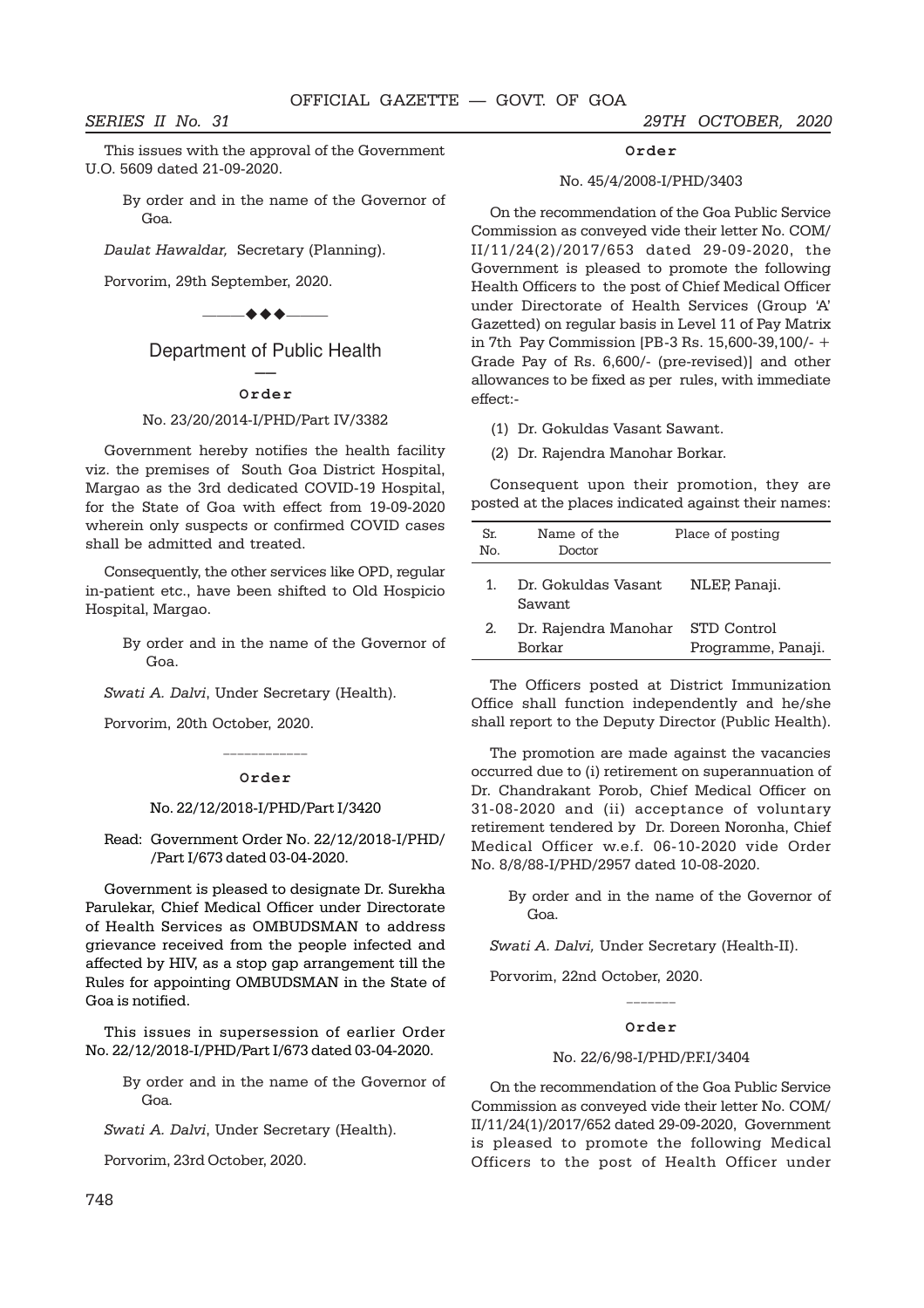Directorate of Health Services (Group 'A' Gazetted) on regular basis in Level 10 of Pay Matrix in 7th Pay Commission [PB-3 Rs. 15,600-39,100/- + Grade Pay Rs. 5,400/- (pre-revised)] in the Pay Scale Rs. 15,600-39,100+ Grade Pay Rs. 5,400 with immediate effect:-

- 1. Dr. Maria Gwen Elvidia Joanita Saldanha.
- 2. Dr. Anil Tukaram Umraskar.
- 3. Dr. Sunita Vasant Redkar.
- 4. Dr. Oswald Jose Fernandes.

Consequent upon promotion, they are posted at the places indicated against their names along with the transfer of Health Officers as under:-

| Sr.       | Name of                                    |                     | Place                                                                       |  |
|-----------|--------------------------------------------|---------------------|-----------------------------------------------------------------------------|--|
| No.       | Health Officer                             |                     | of posting                                                                  |  |
| 1.        | Dr. Maria Gwen Elvidia<br>Joanita Saldanha |                     | Primary Health<br>Centre, Shiroda.                                          |  |
| 2         | Dr. Anil Tukaram<br>Umraskar               |                     | STD Clinic, Baina.                                                          |  |
| 3.        | Dr. Sunita Vasant<br>Redkar                |                     | Community Health<br>Centre, Valpoi.                                         |  |
| 4.        | Dr. Oswald Jose<br>Fernandes               |                     | Urban Health<br>Centre, Panaji (vice<br>Dr. Neeta Kakodkar<br>transferred). |  |
|           |                                            |                     |                                                                             |  |
| Sr<br>No. | Name of the<br>Health Officer              | Present.<br>posting | Transferred and<br>posted at                                                |  |
| 1.        | Dr. Neeta                                  | Urban Health        | STD Clinic.                                                                 |  |

By order and in the name of the Governor of Goa.

Kakodkar Centre, Panaji Mapusa.

Swati A. Dalvi, Under Secretary (Health-II).

Porvorim, 22nd October, 2020.

# \_\_\_\_\_\_\_ **Order**

#### No. 21/1/2015-I/PHD (Part)/3400

Read: Government Letter No. 21/1/2015-I/PHD (Part) dated 28-04-2016.

Government is pleased to revise the fees to be charged from the Film Producers/Production Companies etc. for shooting of scenes of film, serials in/or within the premises of Hospitals/ /Community Health Centres/Primary Health Centres under the Directorate of Health Services (DHS), as per the slots  $@$  rates indicated as under:-

| Sr. No. | Slot           | Rates        |
|---------|----------------|--------------|
| 1.      | 2. Hours       | Rs. 5,000/-  |
| 2       | 4 Hours        | Rs. 7,000/-  |
| 3.      | 8 Hours        | Rs. 10,000/- |
| 4       | 12 Hours       | Rs. 15,000/- |
| 5.      | Aboye 12 Hours | Rs. 20,000/- |
|         |                |              |

The terms and conditions/guidelines to be followed while carrying out shooting in the Directorate of Health Services (DHS) and its peripheral units shall be as under:-

- (i) Film shooting should be done on Sunday/ /public holidays and preferably not during Out Patients Departments (OPDs) functioning.
- (ii) Should not totally disrupt the functioning of the unit.
- (iii) Confidentially privacy of the patient should be guarded.
- (iv) Proper care of the property and equipment of the Directorate of Health Services should be taken.
- (v) Charges for damage of equipment, property will have to be paid.

The Nodal Officer nominated for film shooting premises is as under:-

Name: Dr. Rupa Naik.

Designation: Chief Medical Officer (CMO) NCDC, Directorate of Health Services.

Mobile No.: 9011025066.

Landline No.: 0832-2225646.

The Accounts details for remittance for fees applicable towards issuance of permission for film shooting:- Demand Draft to be submitted in the name of Directorate of Health Services.

This issues with the concurrence of the Finance (Exp.) Department vide their U.O. No. 1400016635 dated 15-10-2020 and supersession of letter No. 21/1/2015-I/PHD (Part) dated 28-04-2016.

By order and in the name of the Governor of Goa.

Swati A. Dalvi, Under Secretary (Health).

Porvorim, 22nd October, 2020.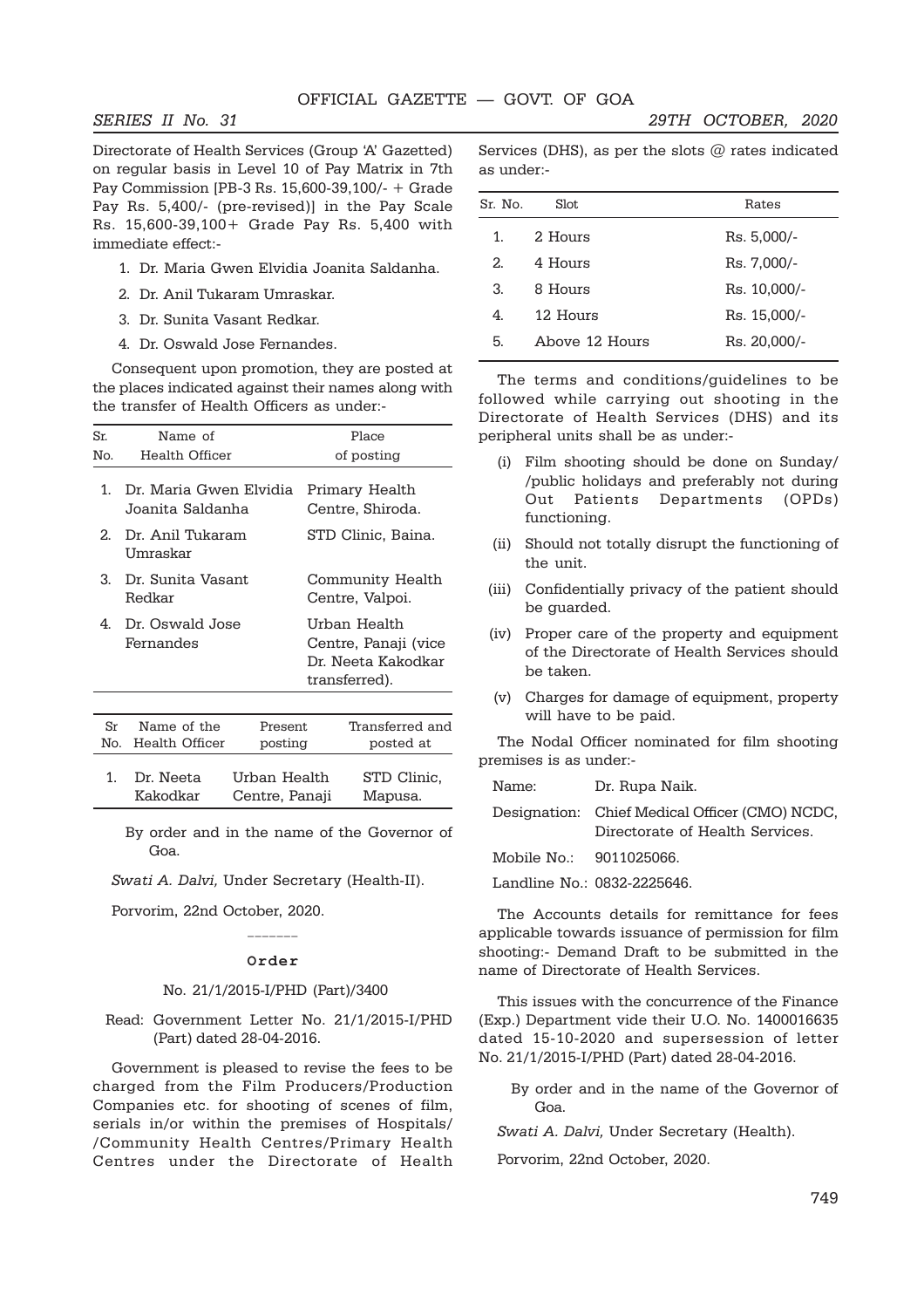#### **Corrigendum**

#### No. 44/15/2020-I/PHD/3378

Read: Government Order No. 44/15/2020-I/PHD/ /3289 dated 07-10-2020.

In the Government Order read at preamble, following shall be substituted in respect of Sr. No. 2 (c):-

1. South Goa District Hospital, Margao (c) 02 consultants from GMC.

Rest of the content remains unchanged.

By order and in the name of the Governor of Goa.

Swati A. Dalvi, Under Secretary (Health).

Porvorim, 20th October, 2020.

## $-$  + +  $-$

Department of Revenue  $\overline{a}$ 

#### **Order**

#### No. 35/2/2013-RD/7213

Read: The Government Order No. 35/2/2013-RD/ /477 dated 18-02-2019 published in the Official Gazette, Series II No. 48 dated 28-02-2019.

In exercise of the powers conferred by Section 9A of the Indian Stamp Act, 1899 (Act No. 2 of 1899), as in force in the State of Goa, the Government of Goa hereby permits the Life Insurance Corporation of India, Goa Divisional Office, Panaji (hereinafter referred to as the "LIC Goa"), to pay an additional consolidated stamp duty of Rs. 20,000/- (Rupees twenty thousand only), in lieu of payment of duty by affixing Revenue Stamp on the receipts issued by its offices in the State of Goa, towards payment of premium on Life Insurance Policies and various other payments made to external and internal customers viz. staff, agents and contractors etc., (hereinafter referred to as the "said receipts"), for the period of 01-11-2019 – 31-12-2019, subject to the following conditions, namely:-

(a) In case the stamp duty chargeable on the said receipts issued during the above period falls short of the stamp duty consolidated herein and paid to the Government, the excess consolidated stamp duty shall not be refunded.

- (b) In case the stamp duty chargeable on the said receipts issued during the above period exceeds the stamp duty consolidated herein and paid to the Government, the balance amount due towards the stamp duty shall be paid to the Government Treasury by the LIC Goa latest by 31st December, 2020.
- (c) A detailed report of the total stamp duty payable on the said receipts issued by the offices of the LIC Goa, in the State of Goa, shall be submitted to the Secretary (Revenue), Revenue Department, Government of Goa, on or before the 31-12-2020.

This Order issues with the concurrence of the Finance (Revenue & Control) Department vide their U.O. No. 608/F dated 18-02-2020.

By order and in the name of the Governor of Goa.

Sudin A. Natu, Under Secretary (Revenue-I).

Porvorim, 20th October, 2020.

#### **Order**

#### No. 35/2/2013-RD/7214

In exercise of the powers conferred by Section 9A of the Indian Stamp Act, 1899 (Act No. 2 of 1899), as in force in the State of Goa, the Government of Goa, hereby permits the Life Insurance Corporation of India, Goa Divisional Office, Panaji (hereinafter referred to as the "LIC Goa", to pay a consolidated stamp duty of Rs. 2,50,000/- (Rupees two lakhs fifty thousand only), in lieu of payment of duty by affixing Revenue Stamp on the receipts issued by its offices in the State of Goa towards payment of premium on Life Insurance Policies and various other payments made to external and internal customers viz. staff, agents and contractors etc., (hereinafter referred to as the "said receipts"), with effect from 1st January, 2020 to 31st December, 2020, subject to the following conditions, namely:-

- (a) In case of stamp duty chargeable on the said receipts issued during the above period falls short of the stamp duty consolidated herein and paid to the Government, the excess consolidated stamp duty shall not be refunded.
- (b) In case the stamp duty chargeable on the said receipts issued during the above period

#### SERIES II No. 31 29TH OCTOBER, 2020